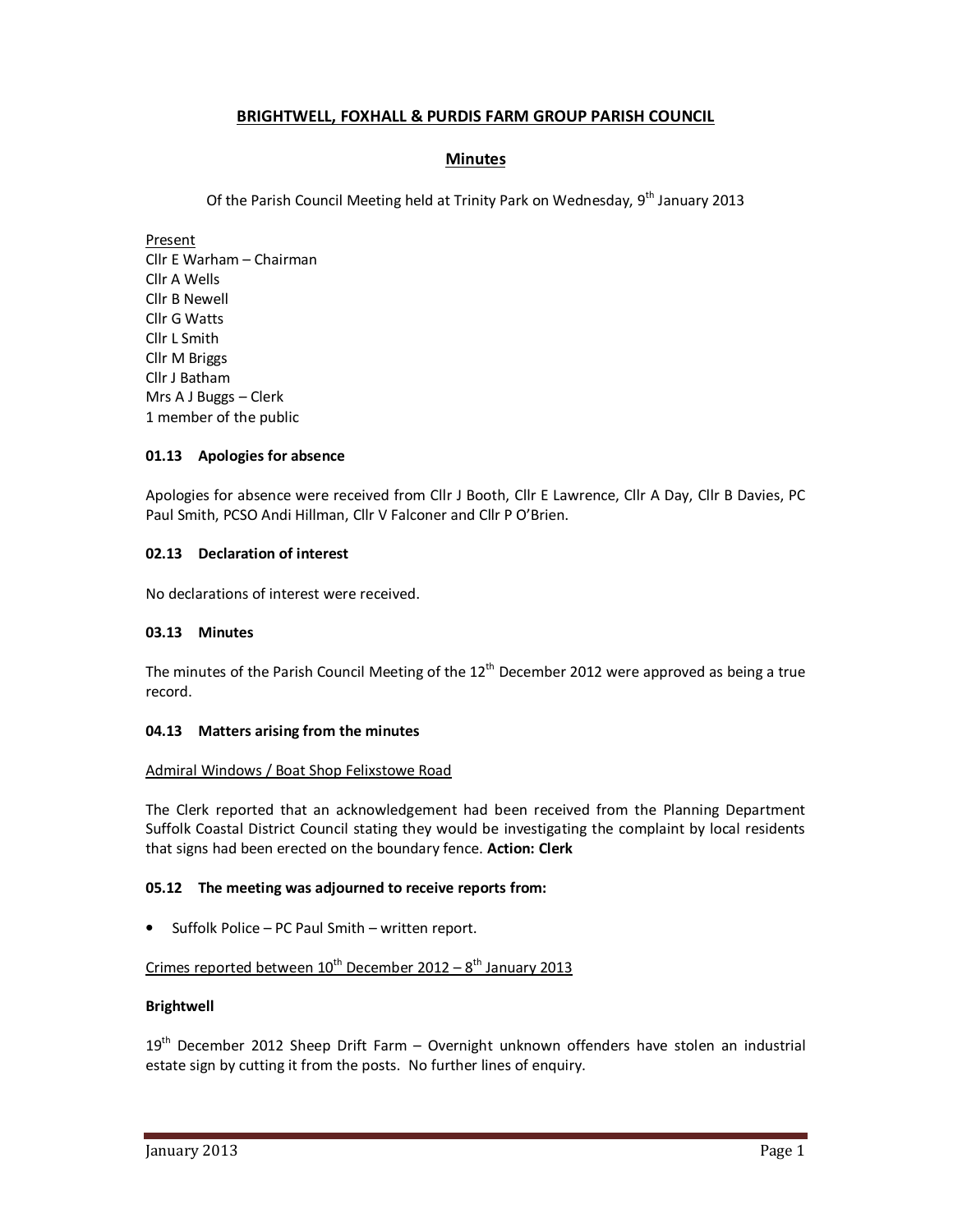# **Foxhall**

 $31<sup>st</sup>$  December 2012 Purdis Lane – During daylight hours an unknown offender has smashed the side window of a vehicle parked in Purdis Lane. Nothing was stolen from within. No further lines of enquiry.

## **Sainsbury's Crimes**

5 offences of theft from shop – 3 detected and 2 undetected.

17<sup>th</sup> December 2012 Sainsbury's Car Park – Offenders have stolen a quantity of clothing from the Oxfam charity bins at the location. Enquiries on-going.

### **Purdis Farm**

No crimes reported for this period.

- Cllr P O'Brien Suffolk Coastal District Council / Suffolk County Council no report
- Cllr V Falconer Suffolk Coastal District Council written report

### **Sizewell Consultation**

In December all parishes were issued with the Consultation Paper re the proposed construction of Sizewell C. The document requests your comments and there is a questionnaire to complete and submit by  $6<sup>th</sup>$  February 2013 re proposed accommodation and transport sites. Three standalone lorry parks are earmarked in this Ward – two off the A1156 old Felixstowe Road) opposite Trinity Park Showground, one more further down the road towards Felixstowe opposite the Crematorium up to the Seven Hill roundabout. Combined Lorry Parks and Park and Ride sites further up the A2 are also earmarked.

### **Council Tax**

There are changes to the Council Tax benefits which will be introduced in April 2013. We members were only informed just before Christmas and all parishes were informed of it and a meeting was held on the  $7<sup>th</sup>$  January to explain some of the changes. Reforms are being made to Council Tax legislation to give councils discretion in some discounts. Councils will be able to charge up to 00% in respect of second homes. Councils will be able to reduce the discounts awarded in respect of certain classes of empty homes to encourage them to be brought back into use more quickly. I believe Angie attended this meeting so can let you have the low down as it is complicated and will impact on your Council.

# **LDF**

The examination of the Core Strategy ended in November by a Government Inspector and he has now said that he will proceed with the consultation on the main modifications set out in Issue 4 (changes, which in the Inspector's view, will make the CS sound. As a result of this, a sustainability appraisal and parallel consultation will take place soon. However, on  $11<sup>th</sup>$  December 2012 the Government unexpectedly announced that it had laid before Parliament an Order to revoke the East of England Plan known as the Regional Spatial Strategy and that this revocation would come into effect on the  $3<sup>rd</sup>$  January. The Inspector has now requested that the Council delay consultation on its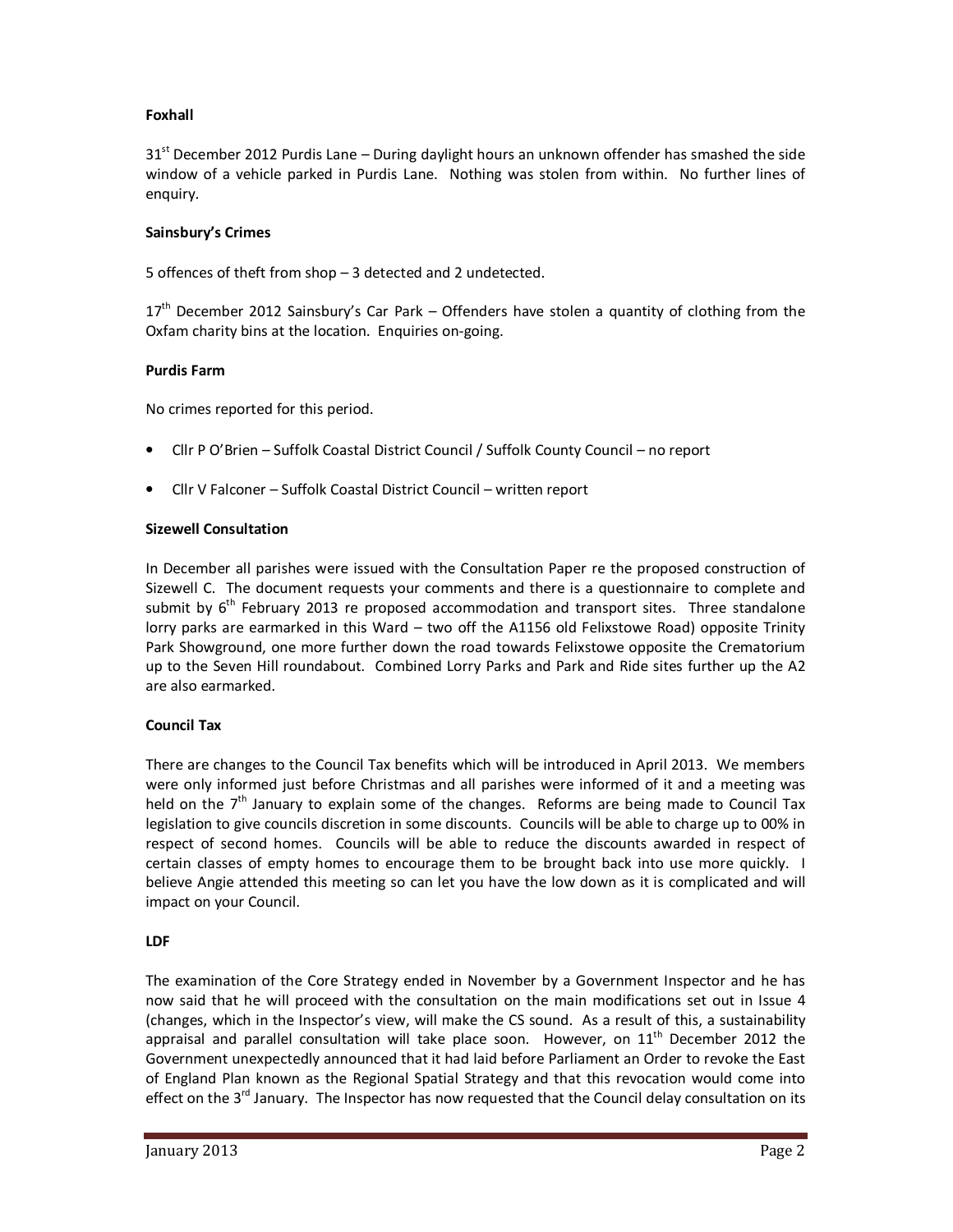Main Modifications until the RSS consultation has been completed. A special Full Council Meeting is to be held on the  $17<sup>th</sup>$  January at 2 pm at The Riverside to consider these issues. All very unsettling and worrying.

# **Boundary Changes**

Parishes have been invited to attend a briefing session on future boundary changes on 6<sup>th</sup> February in the Council Chamber. This should be a very interesting session on the outcome of the review that the LGBCE (Local Government Boundary Commission or England) conducted last year on the size of Suffolk Coastal District Council, with a view to reducing the number of councillors that will represent the Council from May 2015. A briefing was held in November which I was unable to attend but I hope to go in February to hear all about ones future.

# **Solar Panel Farm**

An application for 40,000 Black Solar Panels to be erected on 62 acres of good agricultural land between Bucklesham and Levington adjacent to the A14 has been submitted. It is proposed it will provide electricity for 2,000 houses. It is due to be discussed by South Development Control on the  $23<sup>rd</sup>$  January at 9 am.

# **The meeting was re-convened.**

# **06.13 Clerk's Report**

The Clerk's report had previously been circulated and it was agreed that some of the items should be discussed as per the agenda.

# Future Plans for Parish

A letter was sent to Guy McGregor the Portfolio Holder for Road and Transport and David Chenery Suffolk County Council requesting that they urgently re-assess the traffic flow caused by the development of Waitrose and John Lewis plus the further future development. A reply was received from Guy McGregor stating that Suffolk County Council as a Highway Authority gives advice to District Councils (who are the Development Control Authority) but cannot direct a Decision. SCC will continue to monitor and give advice to District Councils on Highway matters.

A reply has been sent to Guy McGregor reiterating our request as follows:

"Thank you for your email explaining that the District Council is the Development Control Authority and that SCC as the Highway Authority gives advice re highway matters but cannot direct decisions.

As a Parish Council we realise that planning permission was granted for the development of the local area and the decision was made based on the evidence available however we are asking that Suffolk County Council, as the Highway Authority, monitor and assess the situation with a view to enabling the better flow of traffic in the area."

# Register of Electors 2012/2013

The latest Register of Electors has been received from Suffolk Coastal District Council.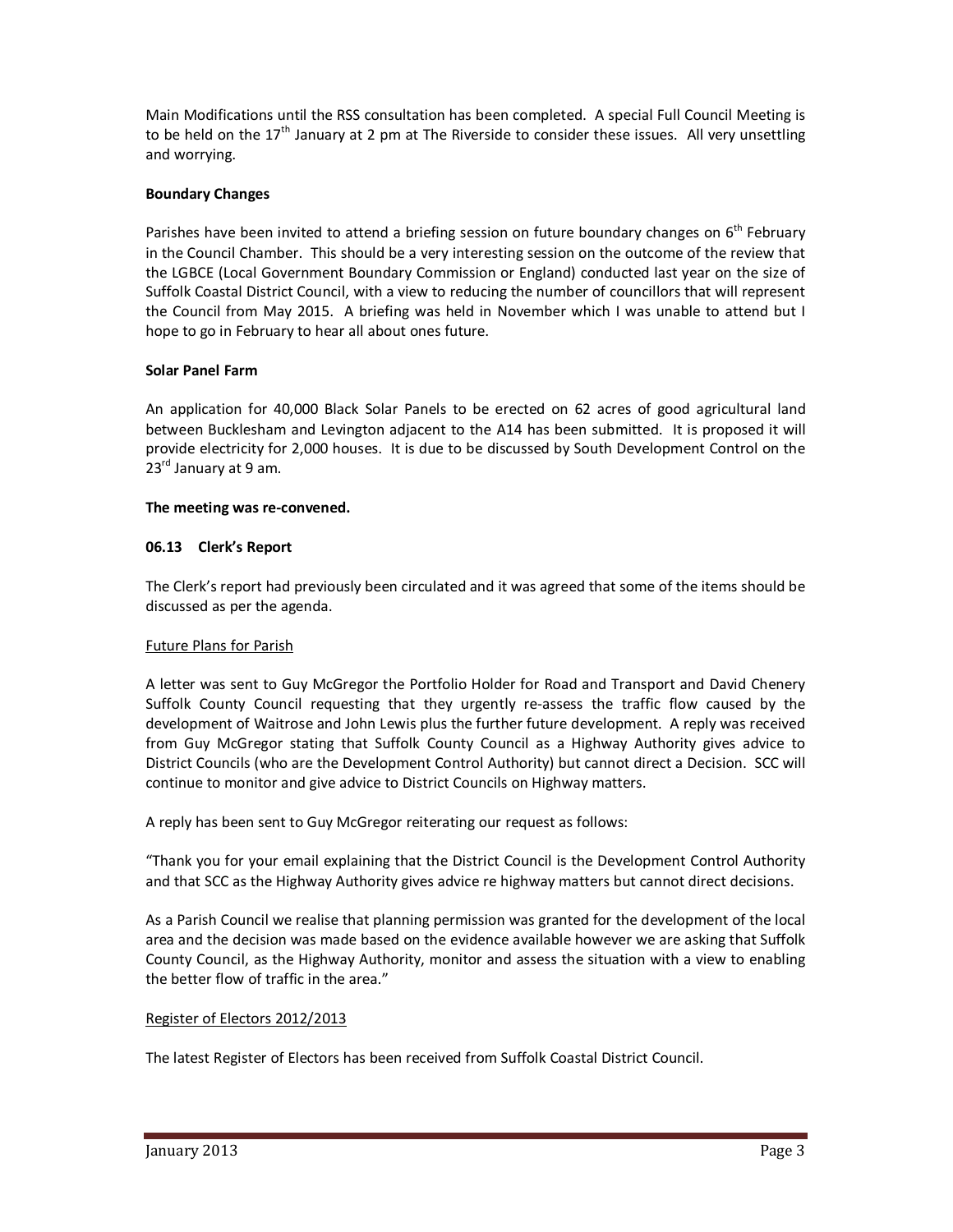# **07.13 Precept 2013/2014**

The Clerk reported on the briefing for Parish and Town Councils she had attended at Suffolk Coastal District Council regarding the Council Tax Benefit Localisation. The options offered by Suffolk Coastal are (1) accept the grant – not increase charges, (2) don't accept the grant – increase charges or (3) accept the grant to offset against the impact of LCTR and increase charges for additional spending. The Clerk reported that there would be no capping for 2013/2014 but this may be introduced beyond 2013/2014.

Following discussions Cllr Newell proposed, seconded Cllr Wells that the Parish Council should increase the precept for this year to £7,000 and accept the grant and increase charges for additional spending from Suffolk Coastal District Council – all agreed. **Action: Clerk**

# **08.13 Planning**

### Sizewell C

Cllr Wells reported that the Consultation Paper re the proposed construction of Sizewell C is the process of being circulated to all councillors for comment. Comments are to be submitted by 6th February 2013 re the proposed accommodation and transport sites.

The EDF preference for the Lorry Park site is at Wickham Market with the Park and Ride (as stated in their literature). However they have also identified 3 possible options for standalone lorry parks:

Option 1 – Orwell Lorry Park (West) Accessed off the A14 and is opposite the houses on the northern side of A1156

Option 2 – Orwell Lorry Park (East) Accessed off the A14 and is behind the houses on the southern side of the A1156.

Option 3 – A1156 old Felixstowe Road opposite the Crematorium adjacent to the Seven Hills roundabout.

Cllr Day reported via email that according to the EDF representatives at the Nacton exhibition SCC/SCDC want the lorry park located as per Option 3 so it can be used for Operation Stack in the long term.

Following discussion it was agreed that comments should be submitted to Cllr Wells by the end of January 2013 to enable him to formulate a reply. **Action: Cllr Wells / Clerk**

# **09.13 Jubilee Tree**

Cllr Smith reported that he would be meeting with Suffolk Coastal Services to discuss the type and size of the tree to be planted. Councillors suggested that the tree be situated on the playing field. It was agreed that Cllr Smith should come up with a proposal for submission to the Parish Council for approval and passing to the Clerk for action. **Action: Cllr Smith** 

# **10.13 Locality Budget 2012/2013**

The Clerk reported that the Locality Budget of £1,500 had been received from Suffolk County Council and the grit bins would be ordered from the supplier when details of delivery and depot opening times have been received from Suffolk County Council. **Action: Clerk**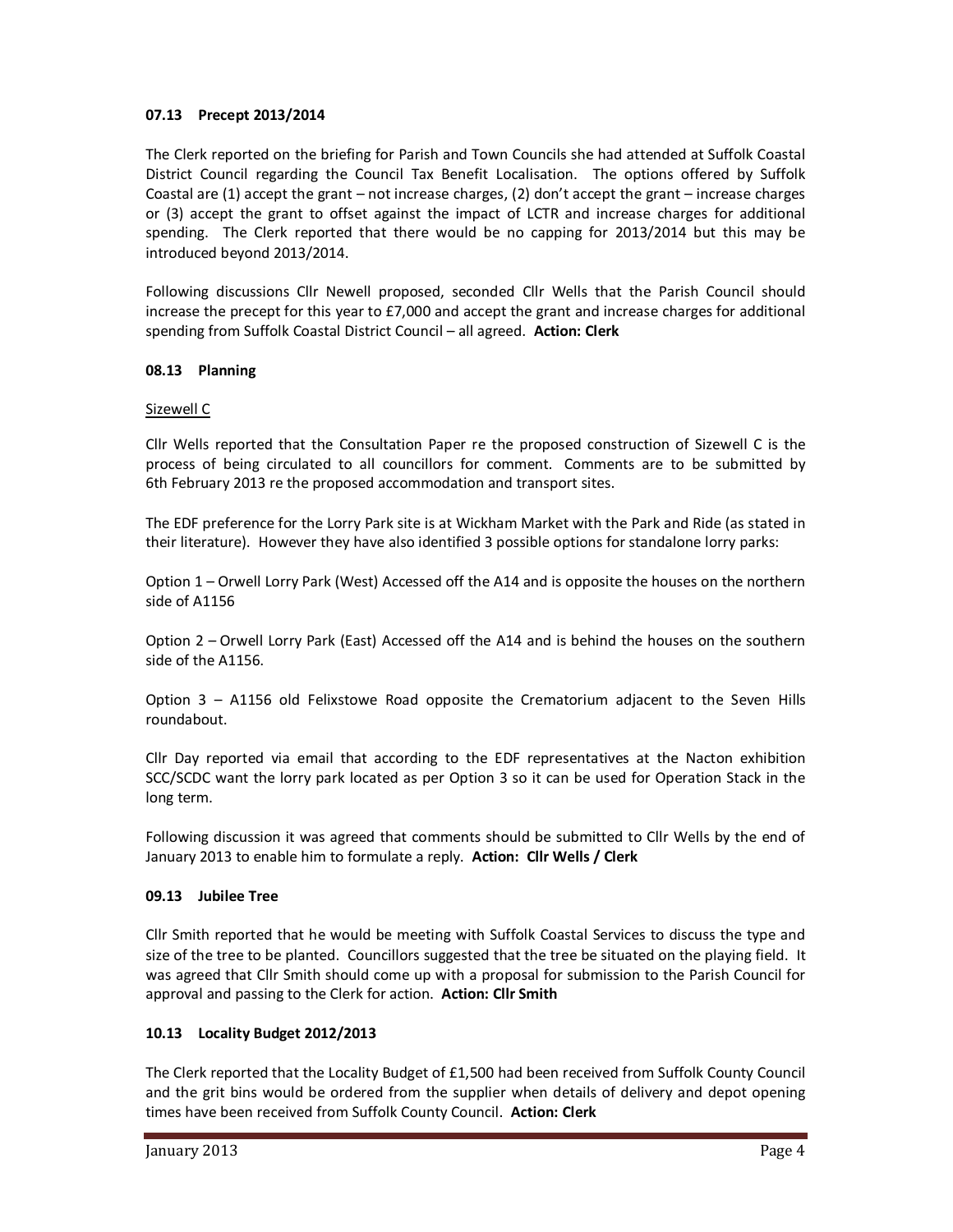## **11.13 LED Lights**

The Clerk reported that she had received a reply from Swansea Council stating that the newspaper reports were misleading as they claimed Swansea are changing  $14,000$  lights to LED at a cost of  $£1.4$ million. The reality is that Swansea is only changing 6,000 lights with that money and that the majority of the lights were switched off 4 years ago. Swansea is suggesting that the Suffolk County Council estimation of their costing is most probably correct.

Suffolk County Council has stated that in the future when lights needed replacing they would replace with LED lights. Cllr Smith confirmed that LED lights would be installed for all new developments.

The council agreed that no further action would be taken.

### **12.13 Parish Plan**

Cllr Wells reported that the Parish Plan is progressing and that he was in the process of transferring the Foxhall section into the new template. It is anticipated that the Parish Plan will be completed by the end of March 2013 as reported at the last meeting. **Action: Cllr Day / Cllr Wells** 

### **13.13 Future Plans for Parish**

### Congestion at the Sainsburys / Felixstowe Road Roundabout

The Clerk reported that she had written to Guy McGregor Portfolio Holder for Road and Transport and David Chenery Suffolk County Council requesting that they urgently re-assess the traffic flow caused by the development of Waitrose and John Lewis plus the further future development. A reply had been received from Guy McGregor stating that as the Highway Authority Suffolk County Council gives advice to District Councils (who are the development control authority) but cannot direct a decision. Suffolk County Council will continue to monitor and give advice to District Council on highway matters.

The Clerk reported that she was continuing to pursue the matter with Suffolk County Council. **Action: Clerk** 

### **14.13 Finance**

| Income                                    |           |
|-------------------------------------------|-----------|
| Locality Budget                           | £1,500.00 |
|                                           |           |
| Expenditure                               |           |
| Clerk's Salary and Expenses December 2012 | £217.97   |
| HMRC Tax Oct-Dec 2012                     | £155.33   |

The Clerk reported that as from the  $1<sup>st</sup>$  April 2013 employers would be required to log employee income tax, national insurance, VAT in Real Time. Suffolk Association of Local Councils is holding a briefing seminar on the 12<sup>th</sup> February at a cost of £20 plus VAT. It was agreed that the Council would pay for half of the cost of the course and that the Clerk should seek to acquire funding for the remainder from Bucklesham Parish Council.

Cllr Warham, seconded Cllr Wells that the above expenditure is approved – agreed.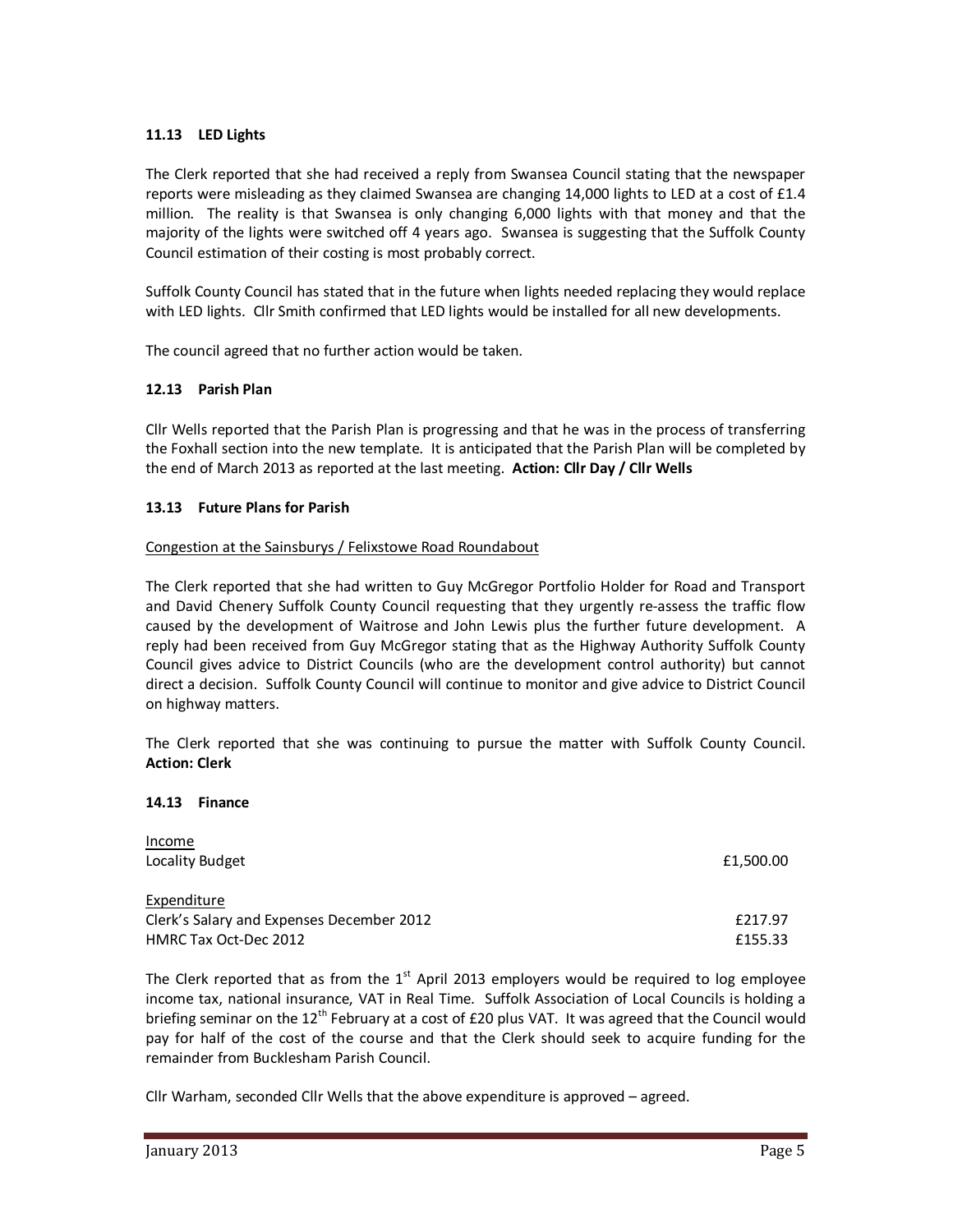## **Action: Clerk**

## **15.13 Correspondence**

## a. Drainage Service Road Felixstowe Road

The Clerk reported that she had received an email from Neil Goldie who lives in the Service Road Felixstowe Road concerning the flooding in the service road caused by gullies blocked with leaves. A reply had been received by Mark Nicholas East Area Highway Management Economy, Skills and Environment stating that he would contact Bagnall & Morris to clear the gullies. Cllr Smith confirmed that the drainage and also the verges would be inspected. **Action: Clerk / Cllr Smith** 

### b. Felixstowe Road – Service Road Waiting Restrictions

The Clerk reported that an email had been received from Alan Thomas stating that he was under the impression that following discussions with Suffolk County Council that it would not be possible to have a restriction to parking for certain periods in the service road therefore he was surprised that a notice had been erected stating that the road would have double yellow lines and then the notice was removed. Cllr Day has written to Mr Thomas stating that the proposed restrictions were voted in by local residents at a Parish Council meeting and the proposal would be reported to the Rights of Way Committee on the 16<sup>th</sup> January 2013. Action: Clerk / Cllr Day

### c. Boundary Commission – Electoral Review

An email has been received from Suffolk Coastal District Council stating that following agreement at Full Council, earlier this year, the Boundary Commission will be carrying out a review of the Electoral Arrangements at SCDC. This includes the overall number of councillors and ward boundaries. A presentation is being held for Parish and Town Councils on Wednesday, 6<sup>th</sup> February at 6.00 pm at SCDC Offices in Woodbridge. It was agreed that Cllr Watts should attend and report back to the next meeting. **Action: Cllr Watts** 

d. Case No NH/EN12/0252 Land North of Shepherd & Dog Piggeries between Railway Line and Felixstowe Road Purdis Farm – Erection of Unauthorised Advertisements

A letter has been received from Naomi Goold Suffolk Coastal District Council Planning Department regarding the alleged breach of planning control stating that the Parish Council's representations have been logged onto the enforcement team's computer records for investigation. **Action: Clerk**

# **16.13 Meetings attended by councillors/clerk**

a. The Clerk reported that she had attended the meeting organised by Suffolk Coastal District Council to inform towns/parishes about the changes to the Council Tax benefits and how they will affect budget decisions.

# **17.13 Members questions to the Chairman**

a. Cllr Briggs reported that allegedly employees from Sainsbury are not allowed to park on site at certain times and are parking in Foxglove Crescent opposite Sainsbury's garage. Cllr Briggs reported that the situation was being monitored and photographs taken and she would report back to the next meeting. **Action: Cllr Briggs**